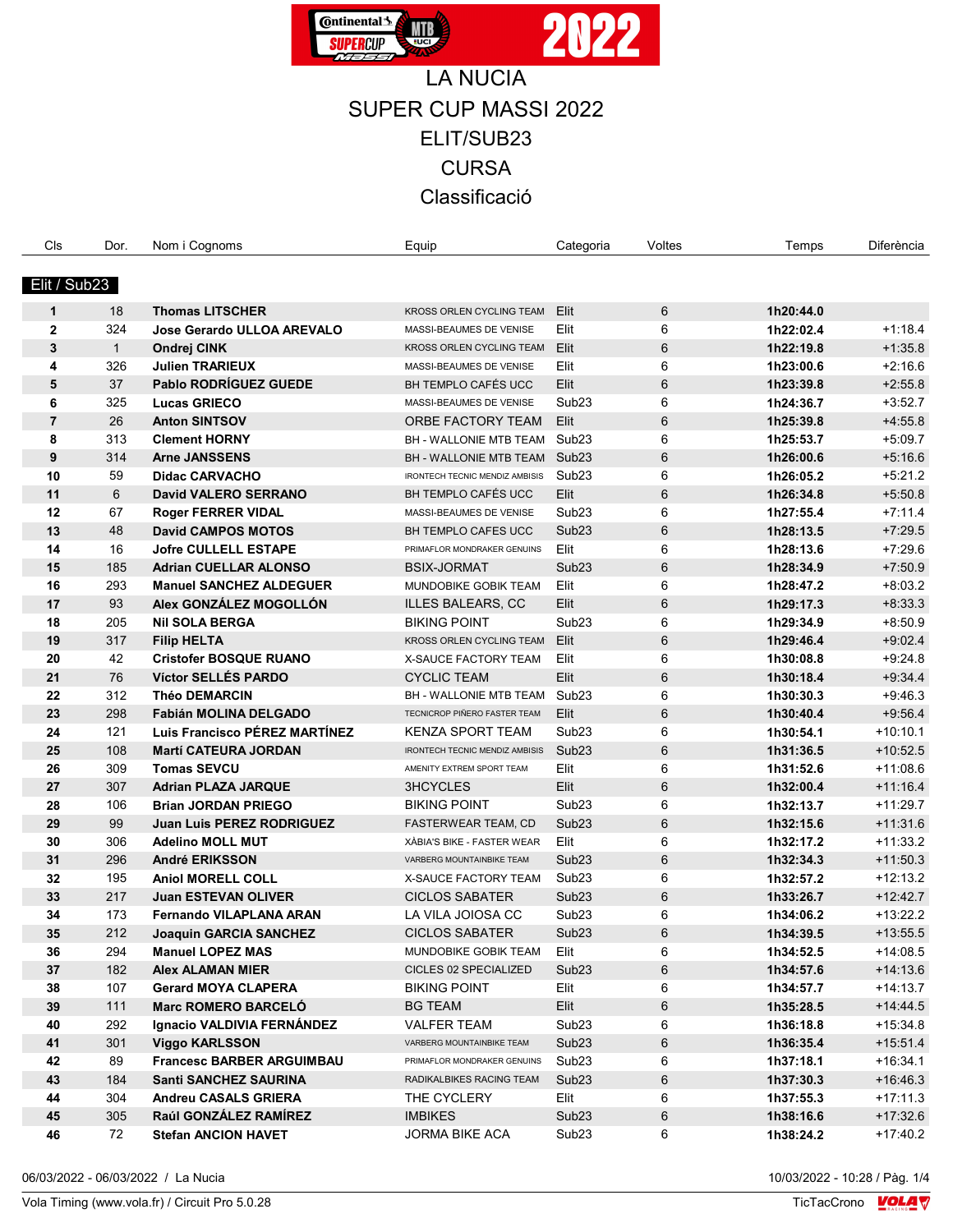

| Cls        | Dor.           | Nom i Cognoms                   | Equip                                 | Categoria         | Voltes         | Temps     | Diferència |
|------------|----------------|---------------------------------|---------------------------------------|-------------------|----------------|-----------|------------|
| 47         | 209            | <b>Jaume DURAN MAIMO</b>        | <b>ILLES BALEARS, CC</b>              | Sub <sub>23</sub> | 6              | 1h38:34.1 | $+17:50.1$ |
| 48         | 194            | Lluc COMA MACIA                 | <b>IRONTECH TECNIC MENDIZ AMBISIS</b> | Sub <sub>23</sub> | 6              | 1h38:43.1 | $+17:59.1$ |
| 49         | 123            | <b>Gerard COPADO VILLARET</b>   | <b>BIKING POINT</b>                   | Sub <sub>23</sub> | 6              | 1h38:47.2 | $+18:03.2$ |
| 50         | 315            | <b>Eudald FABRELLAS ROS</b>     | <b>CC PALAFRUGELL</b>                 | Sub <sub>23</sub> | 6              | 1h39:00.7 | $+18.16.7$ |
| 51         | 300            | Pablo SOTO LIDÓN                | TECNICROP PIÑERO FASTER TEAM          | Sub <sub>23</sub> | 6              | 1h40:33.1 | $+19.49.1$ |
| 52         | 310            | Lukáš ELČKNER                   | <b>MONDRAKER</b>                      | Sub <sub>23</sub> | 6              | 1h45:54.3 | $+25:10.3$ |
| 53         | 153            | <b>NII PONS SOLA</b>            | FORNELLS DE LA SELVA CLUB BTT         | Elit              | 5              | 1h21:40.1 | +1 Volta   |
| 54         | 57             | Jaume BOSCH PICO                | BH TEMPLO CAFÉS UCC                   | Sub <sub>23</sub> | 5              | 1h22:04.5 | +1 Volta   |
| 55         | 125            | Josep PEÑALVER JUAN             | RADIKALBIKES RACING TEAM              | Elit              | 5              | 1h22:15.4 | +1 Volta   |
| 56         | 157            | <b>Nil MASO MOLAS</b>           | LINBIKES-LEFA TEAM                    | Elit              | 5              | 1h22:37.9 | +1 Volta   |
| 57         | 299            | <b>Casper JOHANSSON</b>         | VARBERG MOUNTAINBIKE TEAM             | Sub <sub>23</sub> | 5              | 1h22:47.3 | +1 Volta   |
| 58         | 183            | Pau VILADELBOSCH                | TERBIKES- BAIXTER                     | Sub <sub>23</sub> | 5              | 1h23:22.7 | +1 Volta   |
| 59         | 295            | <b>Oscar GARCIA MEDINA</b>      | MUNDOBIKE GOBIK TEAM                  | Sub <sub>23</sub> | 5              | 1h25:11.7 | +1 Volta   |
| 60         | 133            | <b>Aitor DE DIOS CRESPO</b>     | MES BIKE FES BICI 3.0                 | Elit              | 5              | 1h27:43.3 | +1 Volta   |
| 61         | 186            | <b>Jan SABORIDO CARRERAS</b>    | <b>BSIX-JORMAT</b>                    | Sub <sub>23</sub> | 5              | 1h29:11.1 | +1 Volta   |
| 62         | 127            | Juan Luis GARCIA ESCRIBANO      | CLUB PEÑA CICLISTA JUANITO            | Elit              | 5              | 1h31:12.1 | +1 Volta   |
| 63         | 303            | Antonio LÓPEZ PARRA             | SUMGASUR-BURU                         | Sub <sub>23</sub> | 5              | 1h32:54.2 | +1 Volta   |
| 64         | 311            | Raúl CHORRO GALIANA             | TIB-ISB -IZQUIERDO IBAÑEZ TEAM        | Sub <sub>23</sub> | 5              | 1h37:03.3 | +1 Volta   |
| 65         | 128            | Adrián ROMÁN ORTIZ              | <b>C.C. RATPENAT</b>                  | Elit              | $\overline{4}$ | 1h22:51.8 | +2 Voltes  |
| No Sortits |                |                                 |                                       |                   |                |           |            |
|            | 61             | <b>Kilian FOLGUERA</b>          | <b>BSIX-JORMAT</b>                    | Sub <sub>23</sub> |                |           |            |
|            | 79             | Iván FEIJOO ALBERTE             | MMR FACTORY RACING TEAM               | Elit              |                |           |            |
|            | 115            | Juan Francisco DIAZ TORRES      | IRONTECH TECNIC MENDIZ AMBISIS        | Elit              |                |           |            |
|            | 162            | <b>Marc RATERA TENORIO</b>      | KENDA-BICIOCASION BARCELONA           | Sub <sub>23</sub> |                |           |            |
|            | 207            | <b>Angelo ZANCAN</b>            | <b>KROSS RACING TEAM</b>              | Sub <sub>23</sub> |                |           |            |
|            | 223            | <b>Twan VAN GENDT</b>           | <b>TAKE 2 RACING</b>                  | Elit              |                |           |            |
|            | 289            | <b>Stan VAN DEN HANENBERG</b>   | HOBIJ VITTORIA MTB TEAM Sub23         |                   |                |           |            |
|            | 297            | <b>Chkalov CHAKMAZYAN</b>       | REVOL AX CCPOLOP                      | Elit              |                |           |            |
|            | 302            | <b>Javier SAEZ PASTOR</b>       | <b>JAVISATEAM</b>                     | Elit              |                |           |            |
|            | 318            | <b>Hector GARCIA GONZALEZ</b>   | MUNDOBIKE GOBIK TEAM                  | Sub <sub>23</sub> |                |           |            |
| Abandons   |                |                                 |                                       |                   |                |           |            |
|            | $\overline{4}$ | <b>Bartłomiej WAWAK</b>         | KROSS ORLEN CYCLING TEAM              | Elit              |                |           |            |
|            | 9              | sebastian Fini CARSTENSEN       | <b>KMC - ORBEA</b>                    | Elit              |                |           |            |
|            | 65             | <b>Xavier ARIZA GARCIA</b>      | CORRATEC - VIC SPORTS TEAM            | Elit              |                |           |            |
|            | 68             | Jose Miguel RAMÍREZ DE ARELLANO | BH TEMPLO CAFÉS UCC                   | Sub <sub>23</sub> |                |           |            |
|            | 86             | <b>Xavier PIJUAN PORCEL</b>     | <b>RR BIKERS TEAM</b>                 | Elit              |                |           |            |
|            | 117            | <b>Axel BADIA</b>               | IRONTECH TECNIC MENDIZ AMBISIS        | Sub <sub>23</sub> |                |           |            |
|            | 122            | Arnau JORDAN REINALDO           | CLUB CICLES CATALUNYA Sub23           |                   |                |           |            |
|            | 126            | <b>Martí ARÁN CALONJA</b>       | <b>FERBIKES</b>                       | Sub <sub>23</sub> |                |           |            |
|            | 141            | Eduardo GÓMEZ ROJAS             | <b>BIKEXTREM VILADECANS</b>           | Elit              |                |           |            |
|            | 187            | Sergi PUJOL OLIVER              | TERBIKES-BAIX TER                     | Sub <sub>23</sub> |                |           |            |
|            | 202            | <b>Arnau MACIAS RUZ</b>         | 2RODES GRUP AMSA                      | Sub <sub>23</sub> |                |           |            |
|            | 316            | Josep COLOMINA TOMÀS            | ONE TO ONE / J2M                      | Elit              |                |           |            |
|            | 319            | Sergio AMORÓS NAVARRO           | <b>CC CREVILLENT</b>                  | Sub <sub>23</sub> |                |           |            |
|            | 320            | <b>Jordi SEGUI DOMENECH</b>     | XABIA'S BIKE - FASTERWEAR             | Sub <sub>23</sub> |                |           |            |

Elit

| 18 | <b>Thomas LITSCHER</b>                         | KROSS ORLEN CYCLING TEAM Flit |  | 1h20:44.0                     |  |
|----|------------------------------------------------|-------------------------------|--|-------------------------------|--|
|    | 06/03/2022 - 06/03/2022 / La Nucia             |                               |  | 10/03/2022 - 10:28 / Pàg. 2/4 |  |
|    | Vola Timing (www.vola.fr) / Circuit Pro 5.0.28 |                               |  | TicTacCrono <b>LOLA</b>       |  |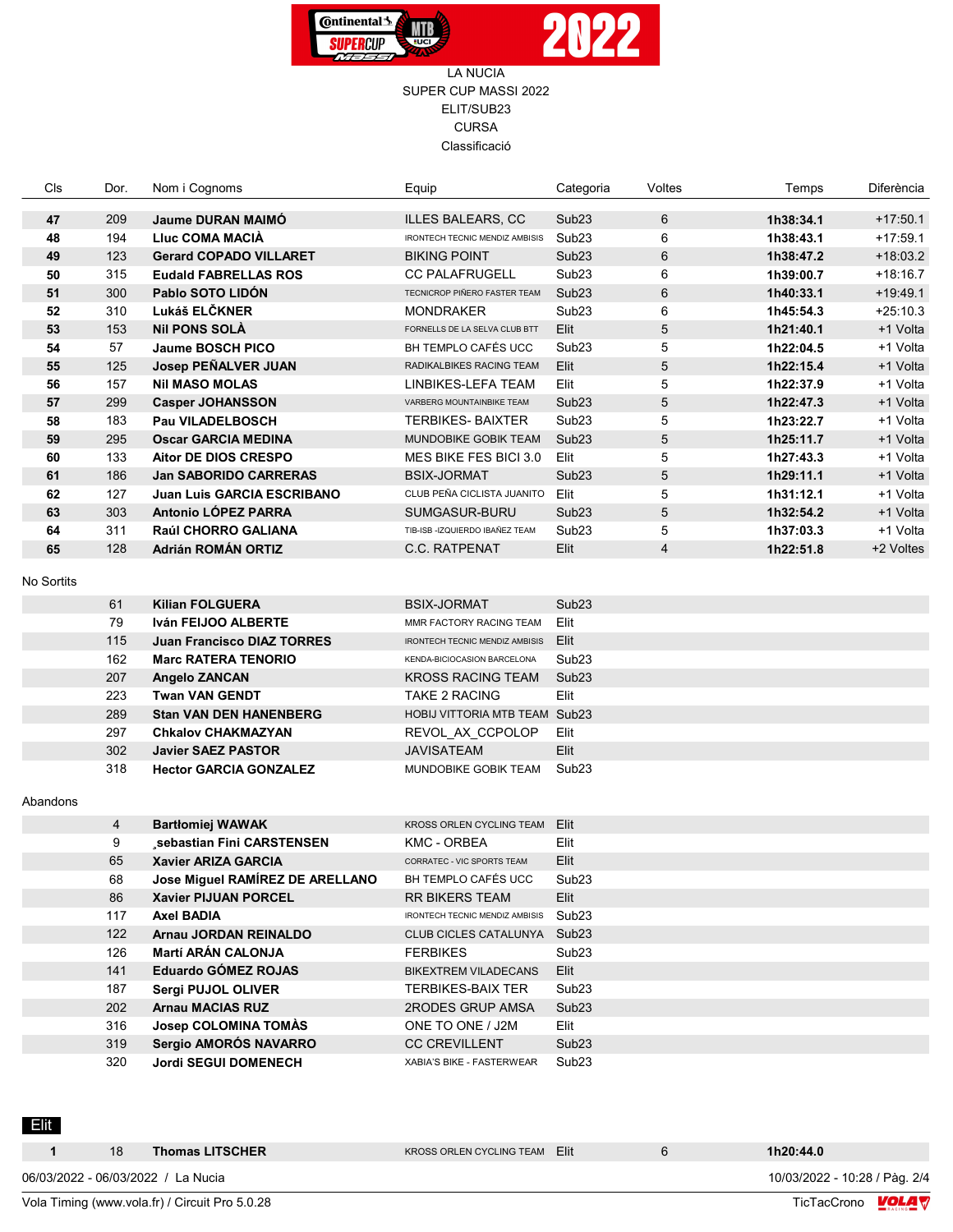

| Cls              | Dor.           | Nom i Cognoms                     | Equip                          | Categoria | Voltes         | Temps     | <b>Diferència</b> |
|------------------|----------------|-----------------------------------|--------------------------------|-----------|----------------|-----------|-------------------|
| $\overline{2}$   | 324            | <b>Jose Gerardo ULLOA AREVALO</b> | MASSI-BEAUMES DE VENISE        | Elit      | $6\phantom{1}$ | 1h22:02.4 | $+1.18.4$         |
| 3                | $\mathbf{1}$   | Ondrej CINK                       | KROSS ORLEN CYCLING TEAM       | Elit      | 6              | 1h22:19.8 | $+1:35.8$         |
| $\boldsymbol{4}$ | 326            | <b>Julien TRARIEUX</b>            | MASSI-BEAUMES DE VENISE        | Elit      | $6\phantom{1}$ | 1h23:00.6 | $+2.16.6$         |
| 5                | 37             | <b>Pablo RODRÍGUEZ GUEDE</b>      | BH TEMPLO CAFÉS UCC            | Elit      | 6              | 1h23:39.8 | $+2:55.8$         |
| $6\phantom{1}$   | 26             | <b>Anton SINTSOV</b>              | ORBE FACTORY TEAM              | Elit      | $6\phantom{1}$ | 1h25:39.8 | $+4.55.8$         |
| 7                | 6              | David VALERO SERRANO              | BH TEMPLO CAFÉS UCC            | Elit      | 6              | 1h26:34.8 | $+5.50.8$         |
| 8                | 16             | <b>Jofre CULLELL ESTAPE</b>       | PRIMAFLOR MONDRAKER GENUINS    | Elit      | $6\phantom{1}$ | 1h28:13.6 | $+7.29.6$         |
| 9                | 293            | <b>Manuel SANCHEZ ALDEGUER</b>    | MUNDOBIKE GOBIK TEAM           | Elit      | 6              | 1h28:47.2 | $+8:03.2$         |
| 10               | 93             | Alex GONZÁLEZ MOGOLLÓN            | <b>ILLES BALEARS, CC</b>       | Elit      | 6              | 1h29:17.3 | $+8.33.3$         |
| 11               | 317            | <b>Filip HELTA</b>                | KROSS ORLEN CYCLING TEAM       | Elit      | 6              | 1h29:46.4 | $+9:02.4$         |
| 12               | 42             | <b>Cristofer BOSQUE RUANO</b>     | <b>X-SAUCE FACTORY TEAM</b>    | Elit      | $6\phantom{1}$ | 1h30:08.8 | $+9.24.8$         |
| 13               | 76             | <b>Víctor SELLÉS PARDO</b>        | <b>CYCLIC TEAM</b>             | Elit      | 6              | 1h30:18.4 | $+9.34.4$         |
| 14               | 298            | <b>Fabián MOLINA DELGADO</b>      | TECNICROP PIÑERO FASTER TEAM   | Elit      | $6\phantom{1}$ | 1h30:40.4 | $+9.56.4$         |
| 15               | 309            | <b>Tomas SEVCU</b>                | AMENITY EXTREM SPORT TEAM      | Elit      | 6              | 1h31:52.6 | $+11:08.6$        |
| 16               | 307            | <b>Adrian PLAZA JARQUE</b>        | <b>3HCYCLES</b>                | Elit      | 6              | 1h32:00.4 | $+11:16.4$        |
| 17               | 306            | <b>Adelino MOLL MUT</b>           | XÀBIA'S BIKE - FASTER WEAR     | Elit      | 6              | 1h32:17.2 | $+11:33.2$        |
| 18               | 294            | <b>Manuel LOPEZ MAS</b>           | MUNDOBIKE GOBIK TEAM           | Elit      | $\,6\,$        | 1h34:52.5 | $+14:08.5$        |
| 19               | 107            | <b>Gerard MOYA CLAPERA</b>        | <b>BIKING POINT</b>            | Elit      | 6              | 1h34:57.7 | $+14:13.7$        |
| 20               | 111            | <b>Marc ROMERO BARCELÓ</b>        | <b>BG TEAM</b>                 | Elit      | $\,6\,$        | 1h35:28.5 | $+14.44.5$        |
| 21               | 304            | <b>Andreu CASALS GRIERA</b>       | THE CYCLERY                    | Elit      | 6              | 1h37:55.3 | $+17:11.3$        |
| 22               | 153            | <b>Nil PONS SOLA</b>              | FORNELLS DE LA SELVA CLUB BTT  | Elit      | 5              | 1h21:40.1 | +1 Volta          |
| 23               | 125            | Josep PEÑALVER JUAN               | RADIKALBIKES RACING TEAM       | Elit      | 5              | 1h22:15.4 | +1 Volta          |
| 24               | 157            | <b>Nil MASO MOLAS</b>             | LINBIKES-LEFA TEAM             | Elit      | $\sqrt{5}$     | 1h22:37.9 | +1 Volta          |
| 25               | 133            | Aitor DE DIOS CRESPO              | MES BIKE FES BICI 3.0          | Elit      | 5              | 1h27:43.3 | +1 Volta          |
| 26               | 127            | <b>Juan Luis GARCIA ESCRIBANO</b> | CLUB PEÑA CICLISTA JUANITO     | Elit      | 5              | 1h31:12.1 | +1 Volta          |
| 27               | 128            | Adrián ROMÁN ORTIZ                | C.C. RATPENAT                  | Elit      | 4              | 1h22:51.8 | +2 Voltes         |
| No Sortits       |                |                                   |                                |           |                |           |                   |
|                  | 79             | Iván FEIJOO ALBERTE               | MMR FACTORY RACING TEAM        | Elit      |                |           |                   |
|                  | 115            | Juan Francisco DIAZ TORRES        | IRONTECH TECNIC MENDIZ AMBISIS | Elit      |                |           |                   |
|                  | 223            | <b>Twan VAN GENDT</b>             | <b>TAKE 2 RACING</b>           | Elit      |                |           |                   |
|                  | 297            | <b>Chkalov CHAKMAZYAN</b>         | REVOL AX CCPOLOP               | Elit      |                |           |                   |
|                  | 302            | <b>Javier SAEZ PASTOR</b>         | <b>JAVISATEAM</b>              | Elit      |                |           |                   |
| Abandons         |                |                                   |                                |           |                |           |                   |
|                  | $\overline{4}$ | <b>Bartłomiej WAWAK</b>           | KROSS ORLEN CYCLING TEAM       | Elit      |                |           |                   |
|                  | 9              | sebastian Fini CARSTENSEN         | <b>KMC - ORBEA</b>             | Elit      |                |           |                   |
|                  | 65             | Xavier ARIZA GARCIA               | CORRATEC - VIC SPORTS TEAM     | Elit      |                |           |                   |
|                  | 86             | <b>Xavier PIJUAN PORCEL</b>       | <b>RR BIKERS TEAM</b>          | Elit      |                |           |                   |
|                  | 141            | <b>Eduardo GÓMEZ ROJAS</b>        | <b>BIKEXTREM VILADECANS</b>    | Elit      |                |           |                   |
|                  | 316            | <b>Josep COLOMINA TOMAS</b>       | ONE TO ONE / J2M               | Elit      |                |           |                   |
|                  |                |                                   |                                |           |                |           |                   |

Sub23

|   | 325 | Lucas GRIECO              | MASSI-BEAUMES DE VENISE               | Sub <sub>23</sub> | 1h24:36.7              |
|---|-----|---------------------------|---------------------------------------|-------------------|------------------------|
| 2 | 313 | <b>Clement HORNY</b>      | BH - WALLONIE MTB TEAM Sub23          |                   | 1h25:53.7<br>$+1:17.0$ |
| 3 | 314 | <b>Arne JANSSENS</b>      | BH - WALLONIE MTB TEAM Sub23          |                   | $+1.23.9$<br>1h26:00.6 |
| 4 | 59  | Didac CARVACHO            | <b>IRONTECH TECNIC MENDIZ AMBISIS</b> | Sub23             | 1h26:05.2<br>$+1:28.5$ |
| 5 | 67  | <b>Roger FERRER VIDAL</b> | MASSI-BEAUMES DE VENISE               | Sub <sub>23</sub> | $+3:18.7$<br>1h27:55.4 |
|   | 48  | David CAMPOS MOTOS        | BH TEMPLO CAFES UCC                   | Sub <sub>23</sub> | $+3:36.8$<br>1h28:13.5 |

06/03/2022 - 06/03/2022 / La Nucia